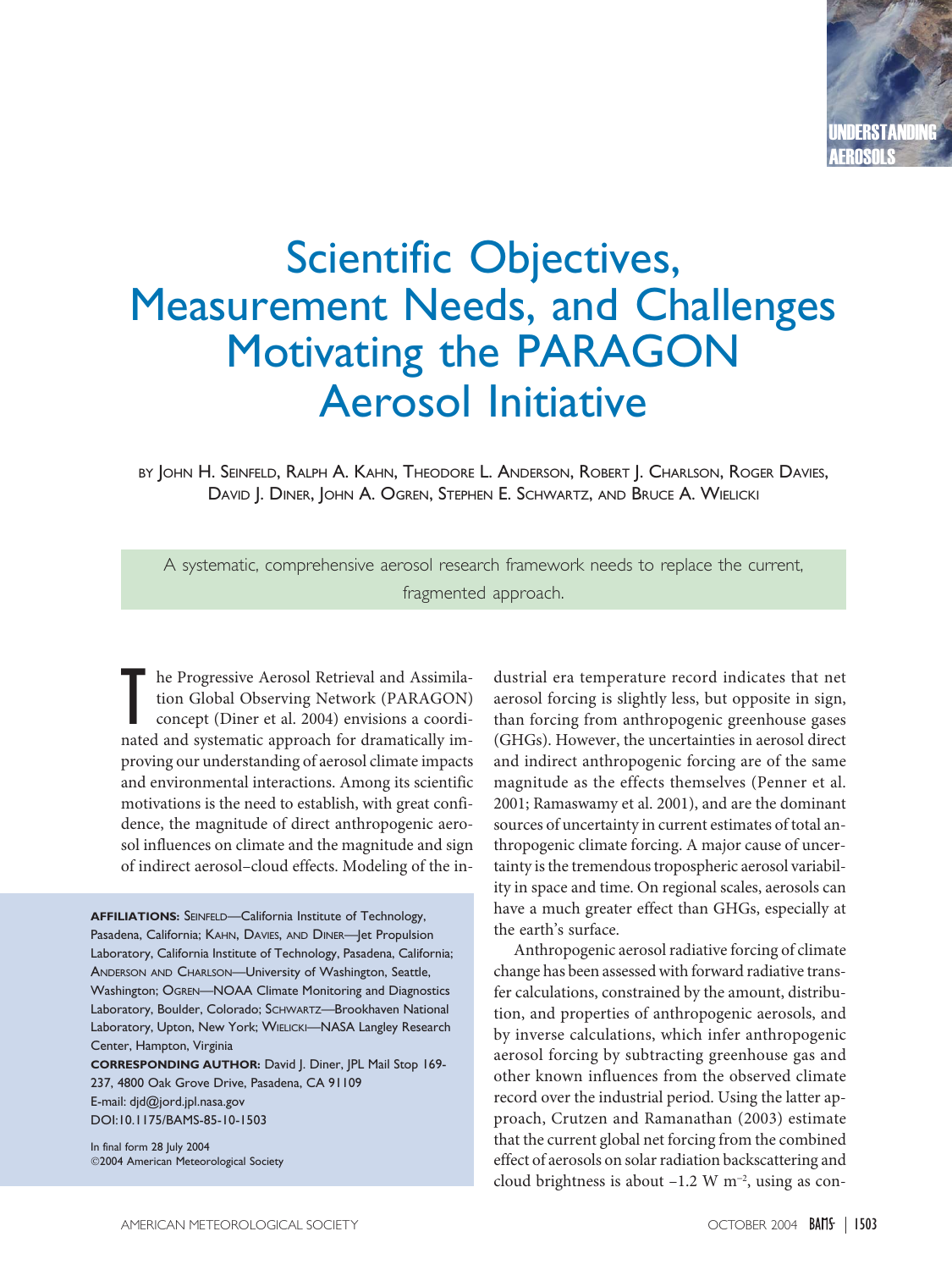straints the known global mean radiative forcing by GHGs, the global average surface temperature increase since the midnineteenth century, and the estimated increase in oceanic heat content. Although such estimates of aerosol forcing are within the uncertainty range of those calculated from the forward approach, the forward estimates are also consistent with negative forcing (cooling) by aerosols that is as much as 3 times that inferred by the inverse approach (Anderson et al. 2003a). If aerosol forcing is that great, the 0.6∞C rise in temperatures over the last century has been driven by a rather small net positive forcing, with the consequence that the earth's climate is much more sensitive than was previously thought. The discrepancy between the uncertainty in forward and inverse models remains a key issue in predicting future climate response to increased concentrations of GHGs, making it critically important to improve and validate three-dimensional global models and to develop more realistic, physically based process representations. Systematic comparison with measurements is the only known way to make models a reliable basis for decisions regarding climate adaptation and mitigation. The PARAGON approach is proposed to make this possible. As the resolution of observations and models improves, a corollary benefit will be the establishment of a worldwide system for studying the impacts of changing aerosol concentrations on air quality.

**MEASUREMENT NEEDS.** Aerosols are involved in a myriad of processes, as is illustrated schematically in Fig. 1. Their properties are functions of the source type, which determines initial composition; turbulence in the boundary layer, which controls mixing height; relative humidity, which affects hygroscopic growth; and time since injection, which establishes the importance of chemical processing, nucleation, condensation, coagulation, and deposition processes, such as sedimentation and precipitation. In the study of indirect effects, it is particularly important to separate aerosol influences on cloud droplets from dynamical effects associated with the local meteorology. These processes operate across many spatial and temporal scales.

Aerosol properties needed for deriving aerosol climate forcing include scattering and absorption coefficients as functions of wavelength, particle size, scattering angle, relative humidity, and height; number–size distribution; size-resolved chemical composition, including major ionic species, elemental and organic carbon, mineral dust, and total mass; spectral optical depth; and number concentration, size distribution, and chemical composition of cloud condensation nuclei (CCN), as a function of supersaturation. These variables are highly interdependent. For example, satellite retrievals of optical depth are strongly influenced by particle absorption, size distribution, and shape.

Aerosol direct forcing results from the scattering and absorption of sunlight. The most important aerosol radiative parameters are extinction coefficient (which, integrated over a vertical column, is the optical depth), single scattering albedo (the fraction of light extinction attributable to scattering), and asymmetry parameter (a measure of the angular distribution of scattered light). Other basic parameters needed are surface reflectivity and cloud cover.



**FIG. 1. The collection of processes represented in chemical and radiative aerosol models.**

Apportioning direct forcing between natural and anthropogenic sources requires measurements of the aerosol chemical composition, with adequate size resolution to allow for the calculation of the light scattering and absorption attributable to the various sources (e.g., dust, sea salt, biomass burning, and industrial emissions). Identification of trace aerosol components, such as metals and organic species, assists in evaluating the relative contributions of natural and anthropogenic sources. The ability to distinguish anthropogenic from natural aerosols also requires adequate knowledge of the background aerosol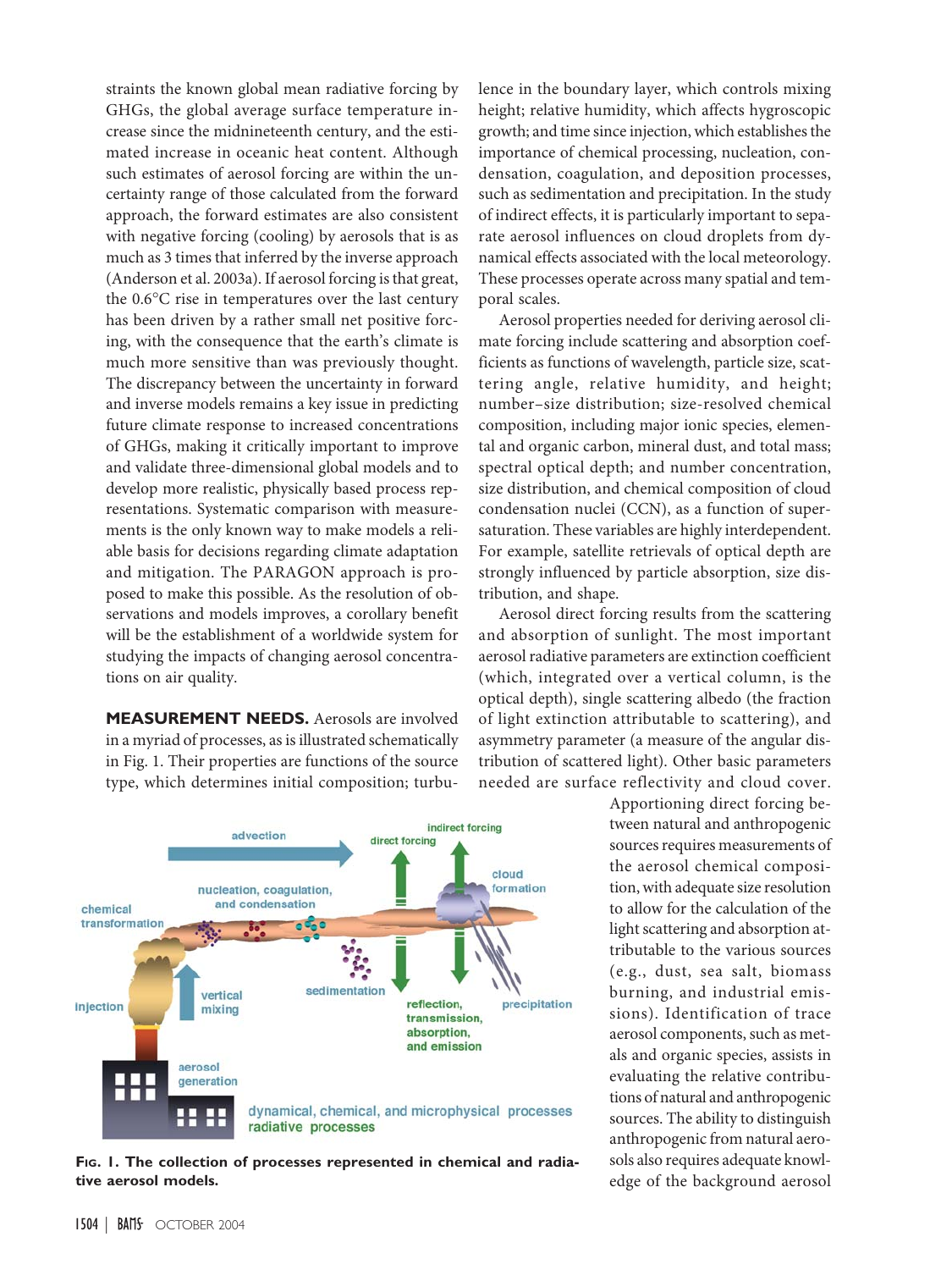state. Attempts to make this distinction from global remote sensing data rely primarily on particle sizing estimates (Kaufman et al. 2002). However, the submicron tail of natural mineral dust size distributions, for example, can comprise a significant fraction of the total optical depth. Aerosol size distributions also evolve due to gravitational settling and processing by nonprecipitating clouds. Estimates by Pruppacher and Jaenicke (1995) suggest that, on average, aerosols are recycled through clouds three times before removal from the atmosphere. Because background aerosol residence times and associated cloud



**FIG. 2. The evolution of aerosol research and associated measurement needs. Capabilities accumulate from left to right.**

recycling events are quite uncertain and vary considerably with regional meteorology, separating anthropogenic from natural aerosols based on size is complicated, and measurements must be augmented by models that are sophisticated enough to account for cloud formation and dissipation in conjunction with detailed aerosol physics.

Aerosol indirect forcing results from the interactions of aerosols and clouds. Changes in aerosol composition and concentration lead to changes in the number and size of cloud droplets, which alter cloud reflectivity, lifetime, and resulting precipitation. Statistical relationships between aerosol loading and cloud properties have been derived from Advanced Very High Resolution Radiometer (AVHRR) (Nakajima et al. 2001) and Polarization and Directionality of the Earth's Reflectances (POLDER) data (Bréon et al. 2002). Studies have shown that aerosols can suppress precipitation in smoke from biomass burning (Rosenfeld 1999), urban and industrial pollution (Rosenfeld 2000), and desert dust (Rosenfeld et al. 2001). On the other hand, large sea-salt particles can enhance precipitation (Feingold et al. 1999; Rudich et al. 2002; Rosenfeld et al. 2002). Key measurements that are needed to quantify aerosol indirect forcing include the size distribution and chemical composition of particles that form cloud droplets (i.e., CCN), as a function of their supersaturation environment, as well as the resulting size distribution of the cloud droplets.

Measurements of key parameters must meet stringent stability and absolute accuracy standards to achieve the desired confidence in aerosol radiative forcing of better than 1 W m<sup>-2</sup>. For example, Ohring et al. (2004) identified accuracy requirements of  $\pm 0.01$ for aerosol optical depth and  $\pm 0.03$  for single scattering albedo, with specified stabilities of one-half these values per decade. Accuracy improvements and new data are necessary to tackle increasingly difficult problems, such as indirect forcing. Figure 2 illustrates the desired progression in capability.

## **TECHNICAL AND PRACTICAL CHAL-**

**LENGES.** To acquire and use data of sufficient quality for aerosol research, the complex, multidisciplinary nature of the problems must be addressed. We identify four challenges to meeting measurement requirements and building a cohesive dataset.

*Data diversity.* Three basic approaches have been taken to determining aerosol properties: in situ observations, remote sensing, and three-dimensional numerical modeling. No single, known approach can capture all of the essential information at all relevant scales. In situ observations from aircraft and surface instruments can provide the aerosol mass concentration and its vertical distribution, the aerosol chemical composition, the spectral scattering coefficient, information on aerosol hygroscopic growth, and the spectral single scattering albedo as inferred from sepa-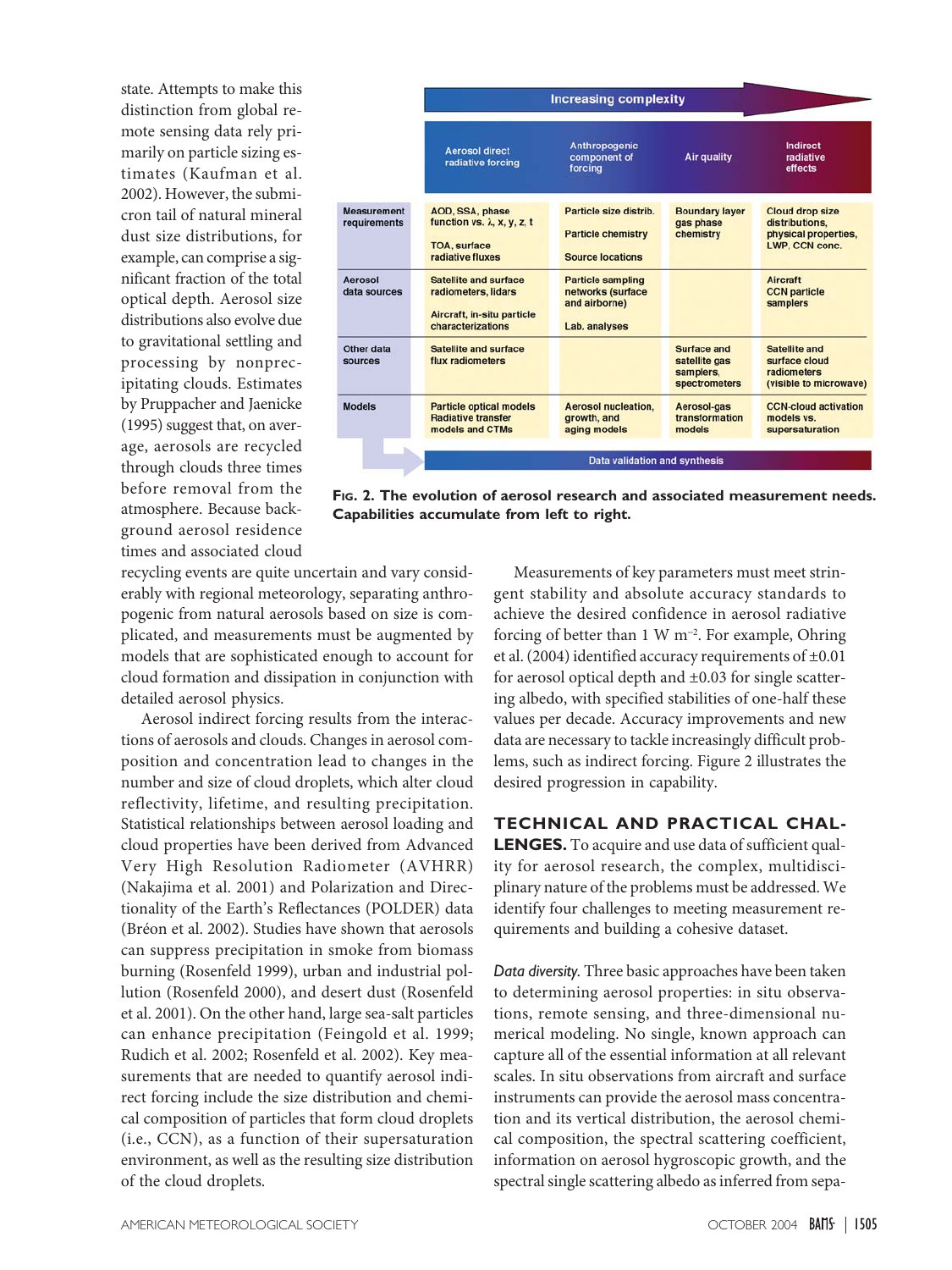rate measurements of scattering and absorption (or extinction) coefficients. Intensive field campaigns produce detailed characterizations of aerosol properties at a few sites over brief intervals, and can yield information on processes involved in chemical and microphysical aerosol evolution. Surface networks generally provide less comprehensive measurements, but cover much longer periods of time. They contain radiometers to measure spectral aerosol optical depth and estimate column-averaged aerosol size distribution, phase function, and single scattering albedo; lidar systems to measure the vertical distribution of aerosols; and chemical sampling and monitoring stations. Satellite imaging radiometers measure regional and global radiances, from which both aerosol optical and microphysical properties, along with radiative fluxes, can be derived. Satellites provide the most practical means to track long-range airmass transport, and to identify a spatial and temporal context (e.g., aerosol source locations). Three-dimensional atmospheric models allow estimates of aerosol radiative forcing from predicted or measured aerosol distributions.

The critical objective of addressing data diversity is to provide a comprehensive and validated physical, chemical, and optical description of the global aerosol system by bringing together qualitycontrolled data from multiple sources. So many domestic and international agencies sponsor data generation, however, that lines of responsibility and a protocol for merging data and verifying quality must be established.

*Data quality limitations.* Climate studies require greater consistency among observations and models than that which currently exists. Consider the instantaneous aerosol optical depth required to obtain a forcing of 1 W m-<sup>2</sup> . Using a daily average top-of-atmosphere (TOA) aerosol forcing in the absence of clouds of  $\sim$ 30 W m<sup>-2</sup> per unit optical depth at midvisible wavelengths (Charlson et al. 1991; Boucher et al. 1998), factoring in 60% cloud cover, and accounting for only half the earth being in sunlight, this optical depth is about 0.04, comparable to the uncertainty quoted for individual satellite systems, and considerably smaller than the scatter among five remote sensing approaches (Myhre et al. 2004) and between models and observations (Penner et al. 2002). For example, based on the examination of systematic and random errors, Wagener et al. (1997) concluded that the uncertainty in 1∞ spatial averages of AVHRR aerosol optical depth retrievals at 0.64  $\mu$ m over the ocean was about 0.03±33%. Recent analyses of radiances from the *Terra* Multiangle Imaging SpectroRadiometer (MISR) and

Moderate resolution Imaging Spectroradiometer (MODIS) illustrate that even small  $(\sim 3\%)$  biases in radiometric calibration translate into optical depth uncertainties of a few hundredths (Bruegge et al. 2004; Kahn et al. 2004). On the theoretical side, atmospheric models calculate the relative amounts of natural and anthropogenic aerosols from available emission inventories, and hygroscopic growth is assumed or calculated based on laboratory data and assumed aerosol composition. From these inputs, both the single scattering albedo and angular scattering function are calculated from idealized optical models. Uncertainties in these inputs propagate into estimates of forcing.

Tracking trends in aerosol properties and assessing model performance requires a long-term record with a sustained, self-consistent accuracy. Future satellites, for example, the National Polar-orbiting Operational Environmental Satellite System (NPOESS), will provide some ingredients of a complete spacebased measurement system, though other components, such as systematic satellite aerosol vertical distributions measurements, are absent. The National Aeronautics and Space Administration's (NASA's) satellite missions can demonstrate new measurement capabilities and can even test particular hypotheses; but, these short-term missions, carrying different sensors employing a variety of techniques, make it difficult to identify climate trends. In addition, long-term suborbital aerosol observations are needed to link satellite- and surface-based radiometer and lidar retrieval algorithms and the output of chemical transport models (CTMs).

*Aerosol mesoscale variability.* Spatial and temporal variability are the primary causes of the large uncertainty in aerosol climate forcing calculations. Tropospheric aerosol amounts and physical and chemical properties are variable on temporal and spatial scales much smaller than those of well-mixed greenhouse gases, such as  $\mathrm{CO}_2^{\phantom{\dag}}$ . This is one reason it is so difficult to quantify anthropogenic aerosol impacts on the climate system. Changes in aerosol distribution over time, caused, for example, by industrialization, urbanization, deforestation, or regional environmental controls, complicate our ability to predict aerosol climatic effects. Thus, a detailed understanding of processes and feedbacks, and the capacity to quantify them on scales spanning orders of magnitude in time and space, are needed.

Comparisons among in situ measurements, satellite data, and atmospheric chemical transport model predictions, raise important practical issues. Anderson et al. (2003b) demonstrated that although there is little variability on scales less than 20 km, and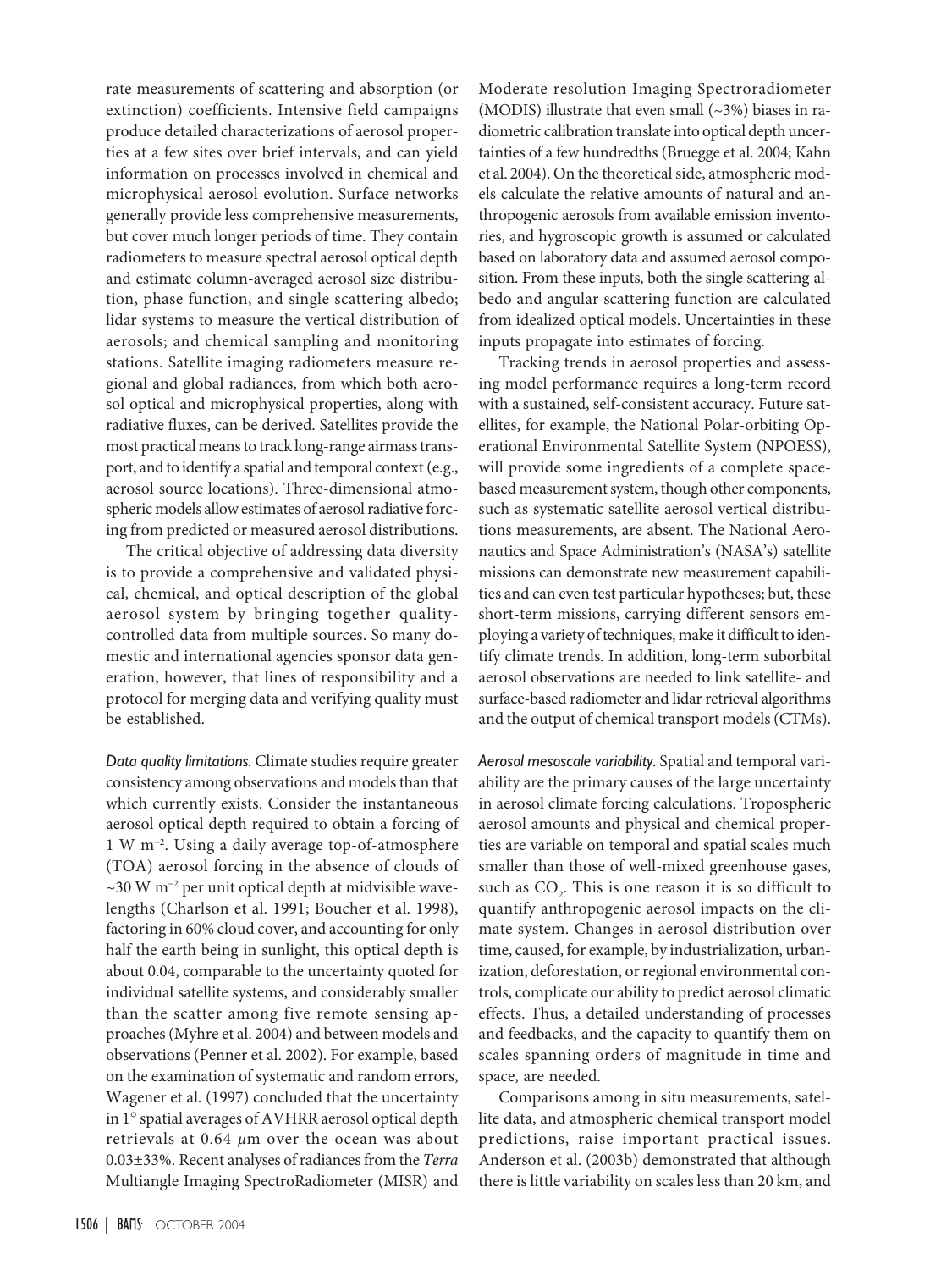for temporal offsets less than about 3 h, a rapid increase in variability occurs over scales from 20 to a few hundred kilometers (see also Benkovitz et al. 1994). This is consistent with the mesoscale nature of dust storms, biomass fires, and megacity plumes (major aerosol sources) and precipitation (a major aerosol sink). All of these examples have physical dimensions around 20–200 km. Aerosol plumes exist on the airmass scale (from several hundred to a few thousand kilometers), but they are not internally homogeneous. Their mesoscale inhomogeneity is due mainly to horizontal mixing times that are slow, compared to aerosol residence times in the lower troposphere; and nonuniform vertical mixing in the presence of large vertical concentration gradients may also play a role.

The performance of CTMs needs to be evaluated not just in terms of how well they predict average aerosol concentrations, but also how well they represent variability. Because mesoscale aerosol variability is generally not resolved by global CTMs, models using horizontal grid cells of 100 km or more have to account for subgrid-scale variations and correlations. It is critical to understand the processes relevant on temporal scales of hours or less and spatial scales smaller than the grid cells of CTMs and general circulation models (GCMs). For example, many models handle horizontal transport in the free troposphere well, but do not adequately resolve vertical uplift from the boundary layer to the free troposphere. Consequently, a practical framework for merging data acquired over a wide span of spatial and temporal scales is required. Correlations between satellite data and in situ data on the relevant scales also need to be explored, along with closure studies of statistical distributions derived from the respective measurements. Spatial and temporal sampling must be taken into account; for example, surface chemical samples accumulated on a 24-h or longer basis do not always represent instantaneous aerosol properties measured from satellites. Currently, the lack of in situ data aloft is one major limitation to exploring these key processes.

*Cloud ubiquity and heterogeneity.* To determine direct aerosol forcing from measurements, clouds must be screened effectively in the aerosol retrieval process. Scattered light from nearby clouds, and the effects of subpixel clouds, are most effectively dealt with through high spatial resolution observations (kilometer-scale or better, with at least one channel observing at a few hundred meters). To date, the spatial resolution of spaceborne near-ultraviolet and polarimetric data is at least an order of magnitude coarser. Available techniques for screening thick cirrus include using spectral observations within strong gaseous absorptions (Gao et al. 2002); thresholding techniques that rely on one-, two-, or higher-dimensional clustering of TOA visible and infrared window radiances (e.g., Platt 1983; Minnis and Harrison 1984; Arking and Childs 1985; Seze and Desbois 1987; Stowe et al. 1988); clustering of the TOA infrared window radiance and its spatial variability (Coakley and Bretherton 1982); a multiangle band-differenced method (Di Girolamo and Davies 1994); and stereo imaging (Moroney et al. 2002; Zong et al. 2002). Thin cirrus can be observed with simple backscatter lidars and may also be inferred as a component of a multimodal aerosol retrieval.

To evaluate indirect forcing over the entire globe, natural cloud variability and possible correlations with anthropogenic aerosols must be taken into account. As an example, in the eastern United States, southerly winds advect pollution, moisture, and cloud fields, whereas clean, dry cloudless air tends to be associated with winds from the north. The resulting intrinsic correlation between cloudiness and pollution affects efforts to isolate indirect aerosol effects. In addition, meteorological variability tends to mask small aerosol signals in cloud properties, so a longterm record of remotely sensed cloud properties, along with aerosol observations, is needed to separate these contributions. The following variables are important: liquid water content, liquid water path (LWP), cloud geometrical thickness and height, cloud droplet number concentration, effective radius, and cloud lifetime. In general, details of low-cloud and vertical aerosol structure are important when evaluating long-term changes in cloud properties. Lidars need to supplement passive techniques in order to disentangle cloud adjacency effects and to study aerosols above and below clouds. Cloud type changes rapidly on subkilometer spatial scales, and the prevalent cloud heterogeneity (Genkova and Davies 2003) leads to biased cloud optical depth retrievals when based on one-dimensional radiative transfer theory (Loeb and Coakley 1998; Horváth and Davies 2004). Horváth and Davies (2004), in particular, show that at a spatial resolution of 1 km, one-dimensional models match observed multiangular radiances within ±5% for only about 20% of the global distribution of clouds. This implies that inferences of cloud water content from radiances require three-dimensional radiative transfer theory for most of the earth's cloud fields. Measurements by ground-based (Kim et al. 2003) and satellite (Harshvardhan et al. 2002) remote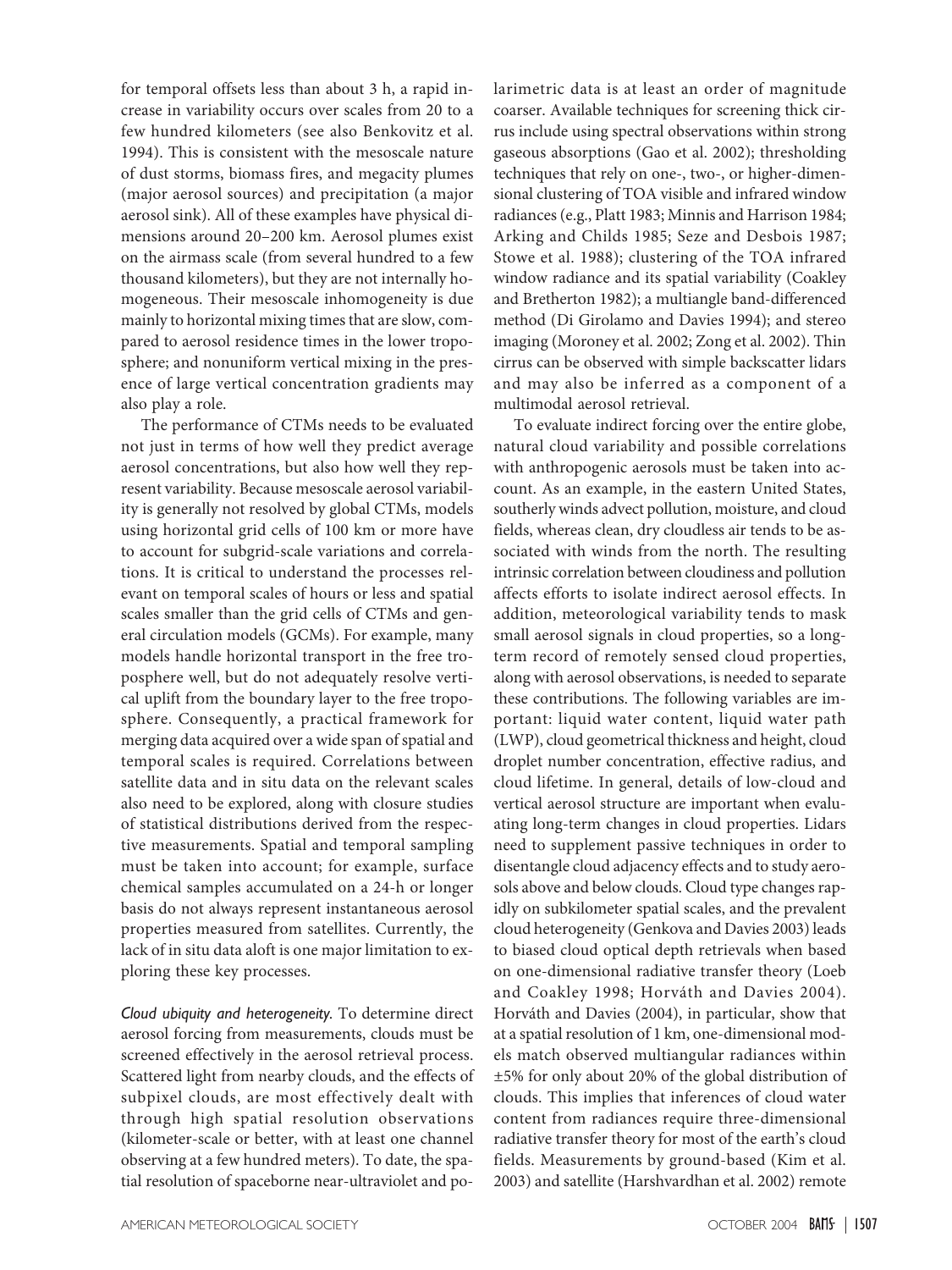sensing show that cloud LWP exhibits variability on scales of kilometers and minutes, even for the low stratiform clouds of intermediate optical thickness that are most susceptible to aerosol indirect effects. So, changing LWP, which is one of the major factors affecting cloud optical depth variability, must be quantified as part of the aerosol indirect effect measurements, and satellite observations targeting this research area require higher spatial resolution than is needed to study aerosol direct effects alone.

**CONCLUSIONS.** Achieving measurement completeness and accuracy sufficient to separate the natural and anthropogenic aerosol influences on climate, and acquiring sufficient understanding with which to disentangle aerosol direct and indirect forcings, represent scientific problems of great complexity. Unambiguous attribution of causes and effects demands measurement accuracies that, in some cases, require developments beyond the current state of the art. Furthermore, the suite of interdependent variables that needs to be observed or modeled is large, and the physical and chemical processes involved span many orders of magnitude in time and space. These factors necessitate an integrated observing and modeling system of commensurate scope. An organized, systematic, and integrated approach, such as that embodied by the PARAGON initiative, offers the best chance of overcoming challenges related to the complexity of the problems being addressed and for resolving practical issues arising from the multidisciplinary nature of the science.

**ACKNOWLEDGMENTS.** Support from the National Aeronautics and Space Administration, the National Oceanic and Atmospheric Administration, the National Science Foundation, and the U.S. Department of Energy is gratefully acknowledged. The research of R. A. Kahn, R. Davies, and D. J. Diner was conducted at the Jet Propulsion Laboratory, California Institute of Technology, under contract with NASA. T. L. Anderson and R. J. Charlson acknowledge support from the National Science Foundation (Grant ATM-0138250).

## **REFERENCES**

- Anderson, T. L., R. J. Charlson, S. E. Schwartz, R. Knutti, O. Boucher, H. Rodhe, and J. Heintzenberg, 2003a: Climate forcing by aerosols—A hazy picture. *Science,* **300**, 1103–1104.
- ——, ——, D. M. Winker, J. A. Ogren, and K. Holmen, 2003b: Mesoscale variations of tropospheric aerosols. *J. Atmos. Sci.,* **60**, 119–136.
- Arking, A. R., and J. D. Childs, 1985: Retrieval of cloud cover parameters from multispectral satellite measurements. *J. Climate Appl. Meteor.,* **24**, 322–333.
- Benkovitz, C. M., C. M. Benkovitz, R. C. Easter, S. Nemesure, R. Wagener, and S. E. Schwartz, 1994: Sulfate over the North Atlantic and adjacent continental regions: Evaluation for October and November 1986 using a three-dimensional model driven by observation-derived meteorology. *J. Geophys. Res.,* **99**, 20 725–20 756.
- Boucher, O., and Coauthors, 1998: Intercomparison of models representing direct shortwave radiative forcing by sulfate aerosols. *J. Geophys. Res.,* **103**, 16 979– 16 908.
- Bréon, F.-M., D. Tanré, and S. Generoso, 2002: Aerosol effect on cloud droplet size monitored from satellite. *Science,* **295**, 834–838.
- Bruegge, C. J., W. A. Abdou, D. J. Diner, B. J. Gaitley, M. C. Helmlinger, R. A. Kahn, and J. V. Martonchik, 2004: Validation of the MISR radiometric scale for the ocean aerosol science communities. *Proc. Int. Workshop on Radiometric and Geometric Calibration,* Gulfport, MS, ISPRS and CEOS. [Available online at www.commission1.isprs.org/isprs\_ceos\_ workshop/.]
- Charlson, R. J., J. Langner, H. Rodhe, C. B. Leovy, and S. G. Warren, 1991: Perturbation of the northernhemisphere radiative balance by backscattering from anthropogenic sulfate aerosols. *Tellus,* **43A**, 152–163.
- Coakley, J. A., and F. P. Bretherton, 1982: Cloud cover from high-resolution scanner data: Detecting and allowing for partially filled fields of view. *J. Geophys. Res.,* **87**, 4917–4932.
- Crutzen, P. J., and V. Ramanathan, 2003: The parasol effect on climate. *Science,* **302**, 1679–1681.
- Di Girolamo, L., and R. Davies, 1994: A banddifferenced angular signature technique for cirrus cloud detection. *IEEE Trans. Geosci. Remote Sens.,* **32**, 890–896.
- Diner, D. J., and Coauthors, 2004: PARAGON: An integrated approach for characterizing aerosol climate impacts and environmental interactions. *Bull. Amer. Meteor. Soc.,* **85,** 1491–1501.
- Feingold, G., W. R. Cotton, S. M. Kreidenweis, and J. T. Davis, 1999: Impact of giant cloud condensation nuclei on drizzle formation in marine stratocumulus: Implications for cloud radiative properties. *J. Atmos. Sci.,* **56**, 4100–4117.
- Gao, B.-C., Y. J. Kaufman, D. Tanré, and R.-R. Li, 2002: Distinguishing tropospheric aerosols from thin cirrus clouds for improved aerosol retrievals using the ratio of 1.38-*m*m and 1.24-*m*m channels. *Geophys. Res. Lett.,* **29**, 1890, doi:10.1029/2002GL015475.